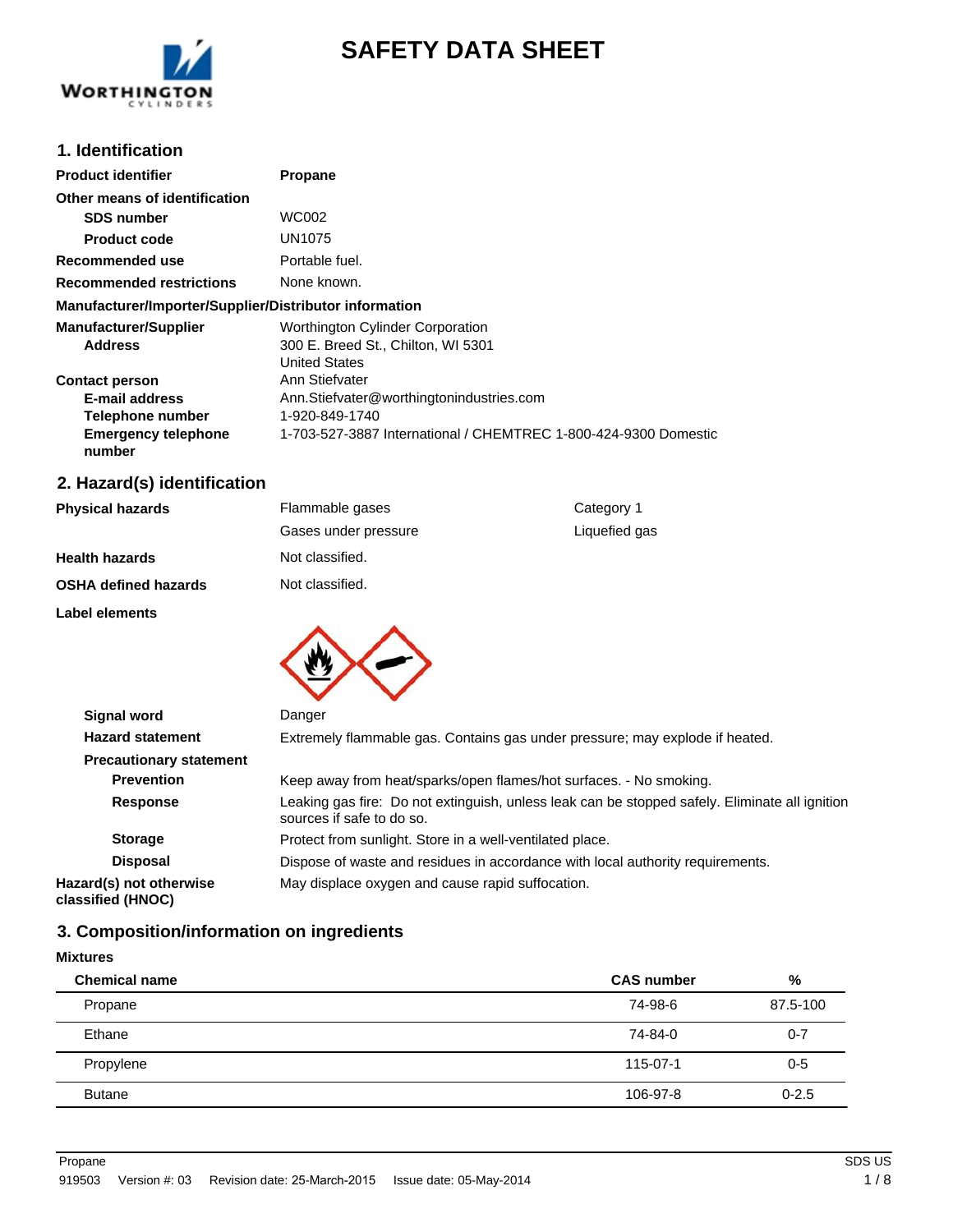| <b>Additives</b><br><b>Chemical name</b>                                     |                                                                                                                                                                                                                                                                                                                                                                                                                                                                                                                                                                                                                                                                                                                                                                                                                          | <b>CAS number</b> | %       |
|------------------------------------------------------------------------------|--------------------------------------------------------------------------------------------------------------------------------------------------------------------------------------------------------------------------------------------------------------------------------------------------------------------------------------------------------------------------------------------------------------------------------------------------------------------------------------------------------------------------------------------------------------------------------------------------------------------------------------------------------------------------------------------------------------------------------------------------------------------------------------------------------------------------|-------------------|---------|
| Ethyl Mercaptan                                                              |                                                                                                                                                                                                                                                                                                                                                                                                                                                                                                                                                                                                                                                                                                                                                                                                                          | 75-08-1           | < 0.005 |
| <b>Composition comments</b>                                                  | All concentrations are in percent by weight unless ingredient is a gas. Gas concentrations are in<br>percent by volume.                                                                                                                                                                                                                                                                                                                                                                                                                                                                                                                                                                                                                                                                                                  |                   |         |
| 4. First-aid measures                                                        |                                                                                                                                                                                                                                                                                                                                                                                                                                                                                                                                                                                                                                                                                                                                                                                                                          |                   |         |
| <b>Inhalation</b>                                                            | Move to fresh air. If breathing is difficult, give oxygen. If not breathing, give artificial respiration.<br>Call a physician or poison control center immediately.                                                                                                                                                                                                                                                                                                                                                                                                                                                                                                                                                                                                                                                      |                   |         |
| <b>Skin contact</b>                                                          | Remove contaminated clothing immediately and wash skin with soap and water. Get medical<br>attention if irritation develops and persists. If frostbite occurs, immerse involved area in warm water<br>(between 100 F/38 C and 110 F/43 C, not exceeding 112 F/44 C). Keep immersed for 20 to 40<br>minutes. Seek medical assistance.                                                                                                                                                                                                                                                                                                                                                                                                                                                                                     |                   |         |
| Eye contact                                                                  | Immediately flush eyes with plenty of water for at least 15 minutes. Remove contact lenses, if<br>present and easy to do. Continue rinsing. Get medical attention immediately.                                                                                                                                                                                                                                                                                                                                                                                                                                                                                                                                                                                                                                           |                   |         |
| Ingestion                                                                    | Ingestion is not a typical route of exposure for gases or liquefied gases.                                                                                                                                                                                                                                                                                                                                                                                                                                                                                                                                                                                                                                                                                                                                               |                   |         |
| <b>Most important</b><br>symptoms/effects, acute and<br>delayed              | Exposure to rapidly expanding gas or vaporizing liquid may cause frostbite ("cold burn"). Very high<br>exposure can cause suffocation from lack of oxygen. May cause drowsiness or dizziness.                                                                                                                                                                                                                                                                                                                                                                                                                                                                                                                                                                                                                            |                   |         |
| Indication of immediate<br>medical attention and special<br>treatment needed | Exposure may aggravate pre-existing respiratory disorders. Treat symptomatically.                                                                                                                                                                                                                                                                                                                                                                                                                                                                                                                                                                                                                                                                                                                                        |                   |         |
| <b>General information</b>                                                   | Ensure that medical personnel are aware of the material(s) involved, and take precautions to<br>protect themselves.                                                                                                                                                                                                                                                                                                                                                                                                                                                                                                                                                                                                                                                                                                      |                   |         |
| 5. Fire-fighting measures                                                    |                                                                                                                                                                                                                                                                                                                                                                                                                                                                                                                                                                                                                                                                                                                                                                                                                          |                   |         |
| Suitable extinguishing media                                                 | Dry chemical, CO2, water spray, fog, or foam.                                                                                                                                                                                                                                                                                                                                                                                                                                                                                                                                                                                                                                                                                                                                                                            |                   |         |
| Unsuitable extinguishing<br>media                                            | None known.                                                                                                                                                                                                                                                                                                                                                                                                                                                                                                                                                                                                                                                                                                                                                                                                              |                   |         |
| Specific hazards arising from<br>the chemical                                | Selection of respiratory protection for firefighting: follow the general fire precautions indicated in<br>the workplace.                                                                                                                                                                                                                                                                                                                                                                                                                                                                                                                                                                                                                                                                                                 |                   |         |
| Special protective equipment<br>and precautions for firefighters             | Self-contained breathing apparatus and full protective clothing must be worn in case of fire.                                                                                                                                                                                                                                                                                                                                                                                                                                                                                                                                                                                                                                                                                                                            |                   |         |
| <b>Fire-fighting</b><br>equipment/instructions                               | Move container from fire area if it can be done without risk.                                                                                                                                                                                                                                                                                                                                                                                                                                                                                                                                                                                                                                                                                                                                                            |                   |         |
|                                                                              | Do not extinguish fires unless gas flow can be stopped safely; explosive re-ignition may occur.<br>Promptly isolate the scene by removing all persons from the vicinity of the incident. No action shall<br>be taken involving any personal risk or without suitable training. For fires involving this material,<br>do not enter any enclosed or confined fire space without proper protective equipment, including<br>self-contained breathing apparatus. Stop flow of material. Use water to keep fire exposed<br>containers cool and to protect personnel effecting shutoff. If a leak or spill has not ignited, use<br>water spray to disperse the vapors and to protect personnel attempting to stop leak. Prevent<br>runoff from fire control or dilution from entering streams, sewers or drinking water supply. |                   |         |
| <b>General fire hazards</b>                                                  | Extremely flammable gas.                                                                                                                                                                                                                                                                                                                                                                                                                                                                                                                                                                                                                                                                                                                                                                                                 |                   |         |
| 6. Accidental release measures                                               |                                                                                                                                                                                                                                                                                                                                                                                                                                                                                                                                                                                                                                                                                                                                                                                                                          |                   |         |
| <b>Personal precautions,</b><br>protective equipment and                     | Evacuate the area promptly. No action shall be taken involving any personal risk or without<br>suitable training. Keep unnecessary personnel away.                                                                                                                                                                                                                                                                                                                                                                                                                                                                                                                                                                                                                                                                       |                   |         |
| emergency procedures                                                         | Ensure adequate ventilation. In case of inadequate ventilation, use respiratory protection. Wear<br>appropriate personal protective equipment (See Section 8).                                                                                                                                                                                                                                                                                                                                                                                                                                                                                                                                                                                                                                                           |                   |         |
| <b>Methods and materials for</b><br>containment and cleaning up              | Ventilate well, stop flow of gas or liquid if possible. Immediately contact emergency personnel.                                                                                                                                                                                                                                                                                                                                                                                                                                                                                                                                                                                                                                                                                                                         |                   |         |
| <b>Environmental precautions</b>                                             | Should not be released into the environment. Prevent further leakage or spillage if safe to do so.<br>Prevent from entering into soil, ditches, sanitary sewers, waterways and/or groundwater.                                                                                                                                                                                                                                                                                                                                                                                                                                                                                                                                                                                                                           |                   |         |
| 7. Handling and storage                                                      |                                                                                                                                                                                                                                                                                                                                                                                                                                                                                                                                                                                                                                                                                                                                                                                                                          |                   |         |
| <b>Precautions for safe handling</b>                                         | Eliminate all sources of ignition. Wear appropriate personal protective equipment (See Section 8).<br>Eating, drinking, and smoking should be prohibited in areas where this material is handled, stored,<br>and processed. Do not breathe gas. Do not get in eyes, on skin, on clothing. Use only with                                                                                                                                                                                                                                                                                                                                                                                                                                                                                                                  |                   |         |

adequate ventilation.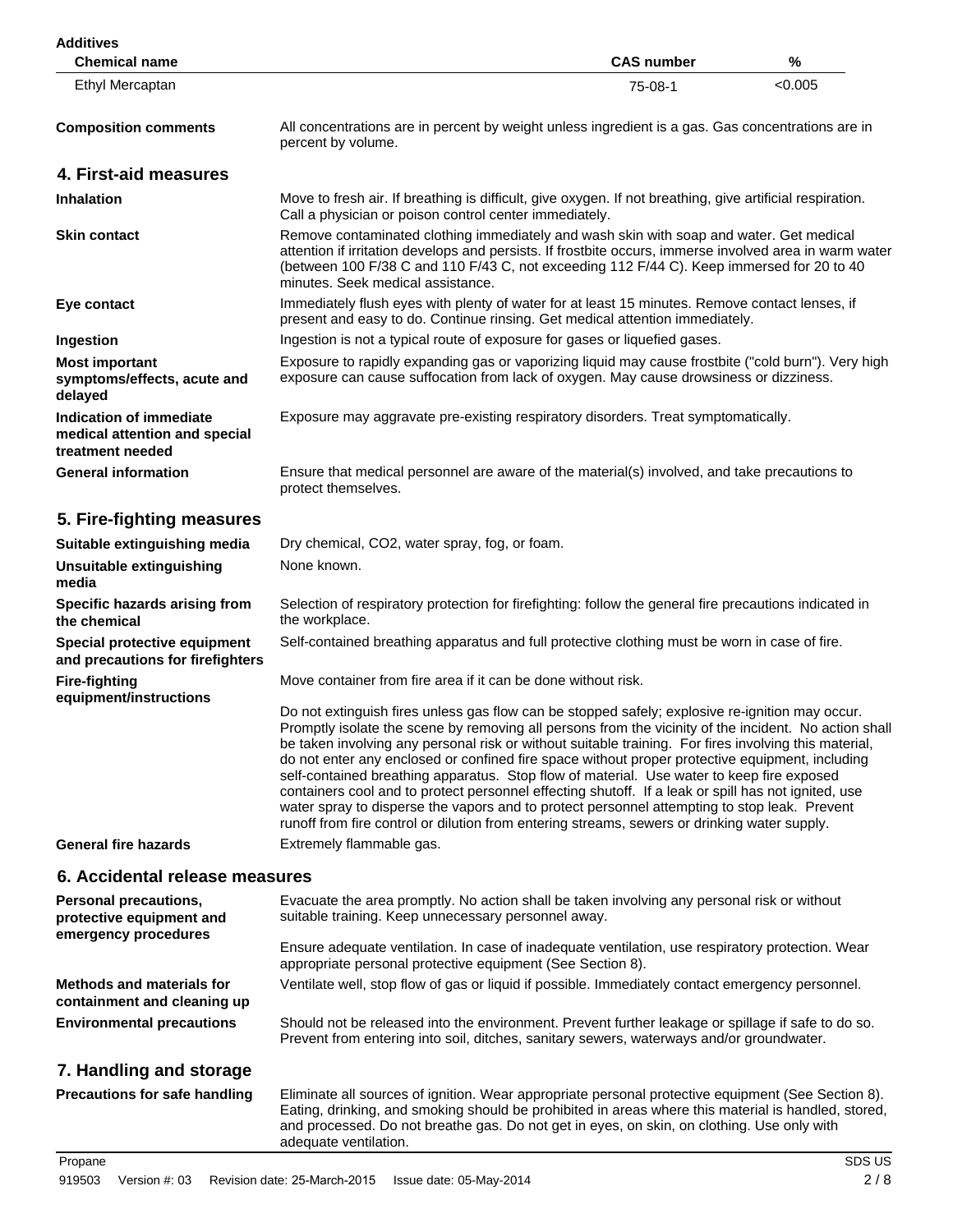Store in accordance with local, regional, national, and international regulations. Secure cylinders in an upright position at all times, close all valves when not in use. Store in a cool, dry, well-ventilated place. Keep container tightly closed and sealed until ready for use. Protect cylinders from damage.

## **8. Exposure controls/personal protection**

#### **Occupational exposure limits**

**US. OSHA Table Z-1 Limits for Air Contaminants (29 CFR 1910.1000)**

| <b>Components</b>                           | <b>Type</b>                                                                                                                                                                                                 | <b>Value</b>                                                                                                                                                                                   |
|---------------------------------------------|-------------------------------------------------------------------------------------------------------------------------------------------------------------------------------------------------------------|------------------------------------------------------------------------------------------------------------------------------------------------------------------------------------------------|
| Propane (CAS 74-98-6)                       | PEL                                                                                                                                                                                                         | 1800 mg/m3                                                                                                                                                                                     |
|                                             |                                                                                                                                                                                                             | 1000 ppm                                                                                                                                                                                       |
| <b>Additives</b>                            | <b>Type</b>                                                                                                                                                                                                 | Value                                                                                                                                                                                          |
| Ethyl Mercaptan (CAS<br>$75-08-1)$          | Ceiling                                                                                                                                                                                                     | $25 \text{ mg/m}$ 3                                                                                                                                                                            |
|                                             |                                                                                                                                                                                                             | 10 ppm                                                                                                                                                                                         |
| <b>US. ACGIH Threshold Limit Values</b>     |                                                                                                                                                                                                             |                                                                                                                                                                                                |
| <b>Components</b>                           | <b>Type</b>                                                                                                                                                                                                 | <b>Value</b>                                                                                                                                                                                   |
| Butane (CAS 106-97-8)                       | <b>STEL</b>                                                                                                                                                                                                 | 1000 ppm                                                                                                                                                                                       |
| Propylene (CAS 115-07-1)                    | <b>TWA</b>                                                                                                                                                                                                  | 500 ppm                                                                                                                                                                                        |
| <b>Additives</b>                            | <b>Type</b>                                                                                                                                                                                                 | Value                                                                                                                                                                                          |
| Ethyl Mercaptan (CAS<br>$75-08-1)$          | <b>TWA</b>                                                                                                                                                                                                  | $0.5$ ppm                                                                                                                                                                                      |
| US. NIOSH: Pocket Guide to Chemical Hazards |                                                                                                                                                                                                             |                                                                                                                                                                                                |
| <b>Components</b>                           | <b>Type</b>                                                                                                                                                                                                 | Value                                                                                                                                                                                          |
| Butane (CAS 106-97-8)                       | <b>TWA</b>                                                                                                                                                                                                  | 1900 mg/m3                                                                                                                                                                                     |
|                                             |                                                                                                                                                                                                             | 800 ppm                                                                                                                                                                                        |
| Propane (CAS 74-98-6)                       | <b>TWA</b>                                                                                                                                                                                                  | 1800 mg/m3                                                                                                                                                                                     |
|                                             |                                                                                                                                                                                                             | 1000 ppm                                                                                                                                                                                       |
| <b>Additives</b>                            | <b>Type</b>                                                                                                                                                                                                 | Value                                                                                                                                                                                          |
| Ethyl Mercaptan (CAS<br>$75-08-1)$          | Ceiling                                                                                                                                                                                                     | $1.3$ mg/m $3$                                                                                                                                                                                 |
|                                             |                                                                                                                                                                                                             | $0.5$ ppm                                                                                                                                                                                      |
| <b>Biological limit values</b>              | No biological exposure limits noted for the ingredient(s).                                                                                                                                                  |                                                                                                                                                                                                |
| Appropriate engineering<br>controls         | recommended exposure limits.                                                                                                                                                                                | Provide adequate ventilation and minimize the risk of inhalation of gas. Use process enclosures,<br>local exhaust ventilation, or other engineering controls to control airborne levels below  |
|                                             | Individual protection measures, such as personal protective equipment                                                                                                                                       |                                                                                                                                                                                                |
| <b>Eye/face protection</b>                  | Wear approved safety glasses or goggles.                                                                                                                                                                    |                                                                                                                                                                                                |
| <b>Skin protection</b>                      |                                                                                                                                                                                                             |                                                                                                                                                                                                |
| <b>Hand protection</b>                      | Wear appropriate chemical resistant gloves.                                                                                                                                                                 |                                                                                                                                                                                                |
| Other                                       | Wear protective clothing appropriate for the risk of exposure.                                                                                                                                              |                                                                                                                                                                                                |
| <b>Respiratory protection</b>               | been established), an approved respirator must be worn.                                                                                                                                                     | If engineering controls do not maintain airborne concentrations below recommended exposure<br>limits (where applicable) or to an acceptable level (in countries where exposure limits have not |
| <b>Thermal hazards</b>                      | appropriate thermal protective clothing, when necessary.                                                                                                                                                    | Contact with liquefied gas might cause frostbites, in some cases with tissue damage. Wear                                                                                                      |
| <b>General hygiene</b><br>considerations    | Do not eat, drink or smoke when using the product. Wash thoroughly after handling. Provide<br>eyewash station and safety shower. Handle in accordance with good industrial hygiene and safety<br>practices. |                                                                                                                                                                                                |
| 9. Physical and chemical properties         |                                                                                                                                                                                                             |                                                                                                                                                                                                |
| Appearance                                  | Colorless gas.                                                                                                                                                                                              |                                                                                                                                                                                                |
|                                             |                                                                                                                                                                                                             |                                                                                                                                                                                                |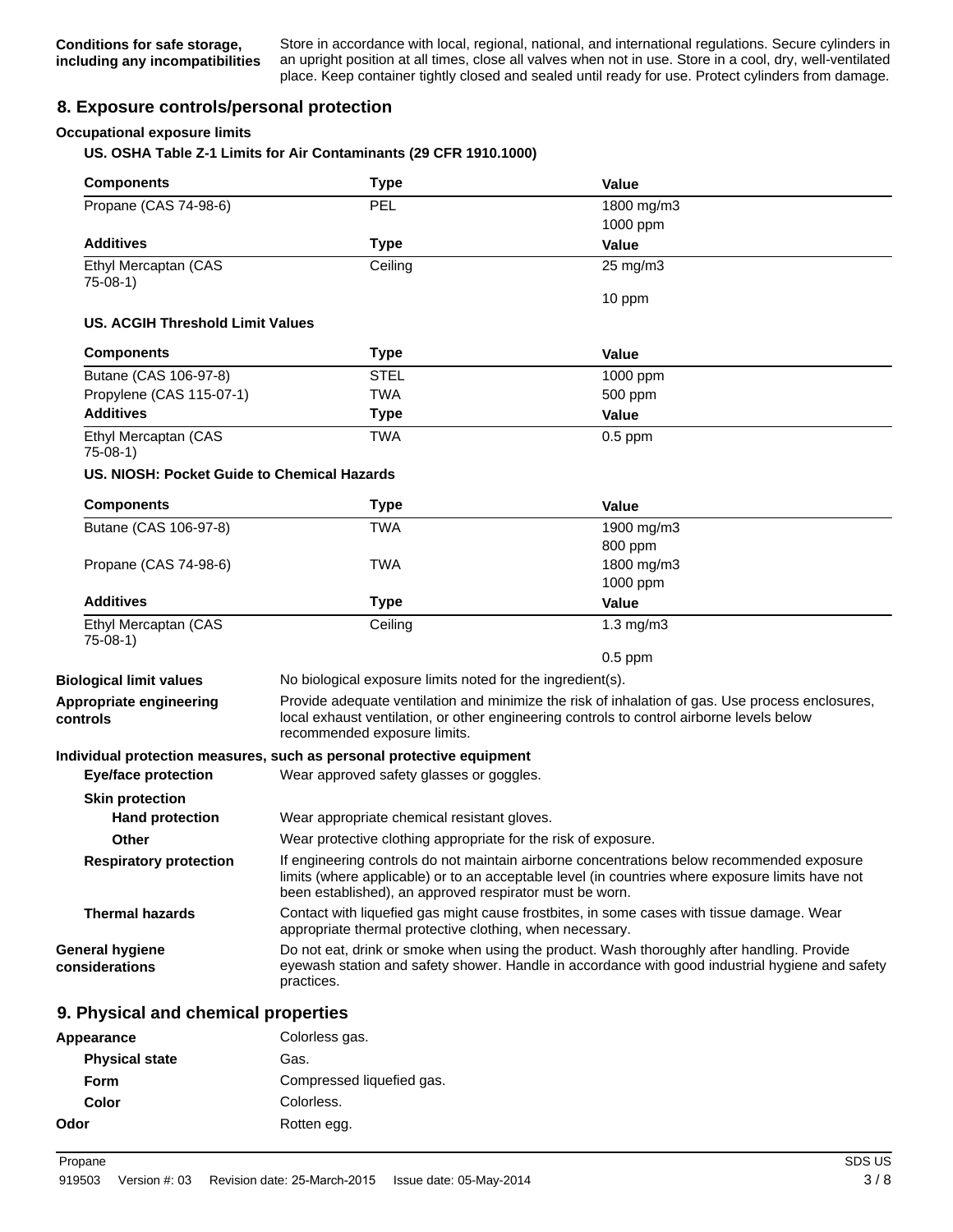| <b>Odor threshold</b>                             | Not available.                                      |
|---------------------------------------------------|-----------------------------------------------------|
| рH                                                | Not applicable.                                     |
| Melting point/freezing point                      | -306.4 °F (-188 °C)                                 |
| Initial boiling point and boiling<br>range        | -43.6 °F (-42 °C) 14.7 psia                         |
| <b>Flash point</b>                                | -155.2 °F (-104.0 °C)                               |
| <b>Evaporation rate</b>                           | Not applicable.                                     |
| <b>Flammability (solid, gas)</b>                  | Extremely flammable gas.                            |
| Upper/lower flammability or explosive limits      |                                                     |
| Explosive limit - lower (%)                       | 2.15 %                                              |
| Explosive limit - upper (%)                       | 9.6%                                                |
| Vapor pressure                                    | 127 psig (21°C / 70°F)                              |
| Vapor density                                     | Not available.                                      |
| <b>Relative density</b>                           | 0.504 (liquid)<br>1.5 (vapor) (air=1) @ 15°C / 60°F |
| Solubility(ies)                                   |                                                     |
| Solubility (water)                                | Slightly soluble in water.                          |
| <b>Partition coefficient</b><br>(n-octanol/water) | 1.77                                                |
| <b>Auto-ignition temperature</b>                  | 809.6 °F (432 °C)                                   |
| <b>Decomposition temperature</b>                  | Not available.                                      |
| <b>Viscosity</b>                                  | Not applicable.                                     |
| <b>Other information</b>                          |                                                     |
| Molecular weight                                  | 45 g/mol                                            |
| <b>Percent volatile</b>                           | 100 %                                               |
| 10. Stability and reactivity                      |                                                     |

| <b>Reactivity</b>                            | Reacts violently with strong oxidants, nitrites, inorganic chlorides, chlorites and perchlorates<br>causing fire and explosion hazard. |
|----------------------------------------------|----------------------------------------------------------------------------------------------------------------------------------------|
| <b>Chemical stability</b>                    | Stable under normal temperature conditions and recommended use.                                                                        |
| <b>Possibility of hazardous</b><br>reactions | Polymerization will not occur.                                                                                                         |
| <b>Conditions to avoid</b>                   | Heat, flames and sparks.                                                                                                               |
| Incompatible materials                       | Strong oxidizing agents. Strong acids. Halogens.                                                                                       |
| <b>Hazardous decomposition</b><br>products   | Carbon oxides. Hydrocarbons.                                                                                                           |

# **11. Toxicological information**

## **Information on likely routes of exposure**

| Ingestion                                                                          | Not likely, due to the form of the product.                                                                                                                                                                                                                                                                                       |
|------------------------------------------------------------------------------------|-----------------------------------------------------------------------------------------------------------------------------------------------------------------------------------------------------------------------------------------------------------------------------------------------------------------------------------|
| <b>Inhalation</b>                                                                  | High concentrations: Suffocation (asphyxiant) hazard - if allowed to accumulate to concentrations<br>that reduce oxygen below safe breathing levels. Breathing of high concentrations may cause<br>dizziness, light-headedness, headache, nausea and loss of coordination. Continued inhalation<br>may result in unconsciousness. |
| <b>Skin contact</b>                                                                | Contact with liquefied gas may cause frostbite.                                                                                                                                                                                                                                                                                   |
| Eye contact                                                                        | Contact with liquefied gas may cause frostbite.                                                                                                                                                                                                                                                                                   |
| Symptoms related to the<br>physical, chemical and<br>toxicological characteristics | Exposure to rapidly expanding gas or vaporizing liquid may cause frostbite ("cold burn"). Very<br>high exposure can cause suffocation from lack of oxygen. May cause drowsiness or dizziness.                                                                                                                                     |
| Information on toxicological effects                                               |                                                                                                                                                                                                                                                                                                                                   |
|                                                                                    |                                                                                                                                                                                                                                                                                                                                   |

Acute toxicity **High concentration: Suffocation (asphyxiant) hazard - if allowed to accumulate to concentrations** that reduce oxygen below safe breathing levels.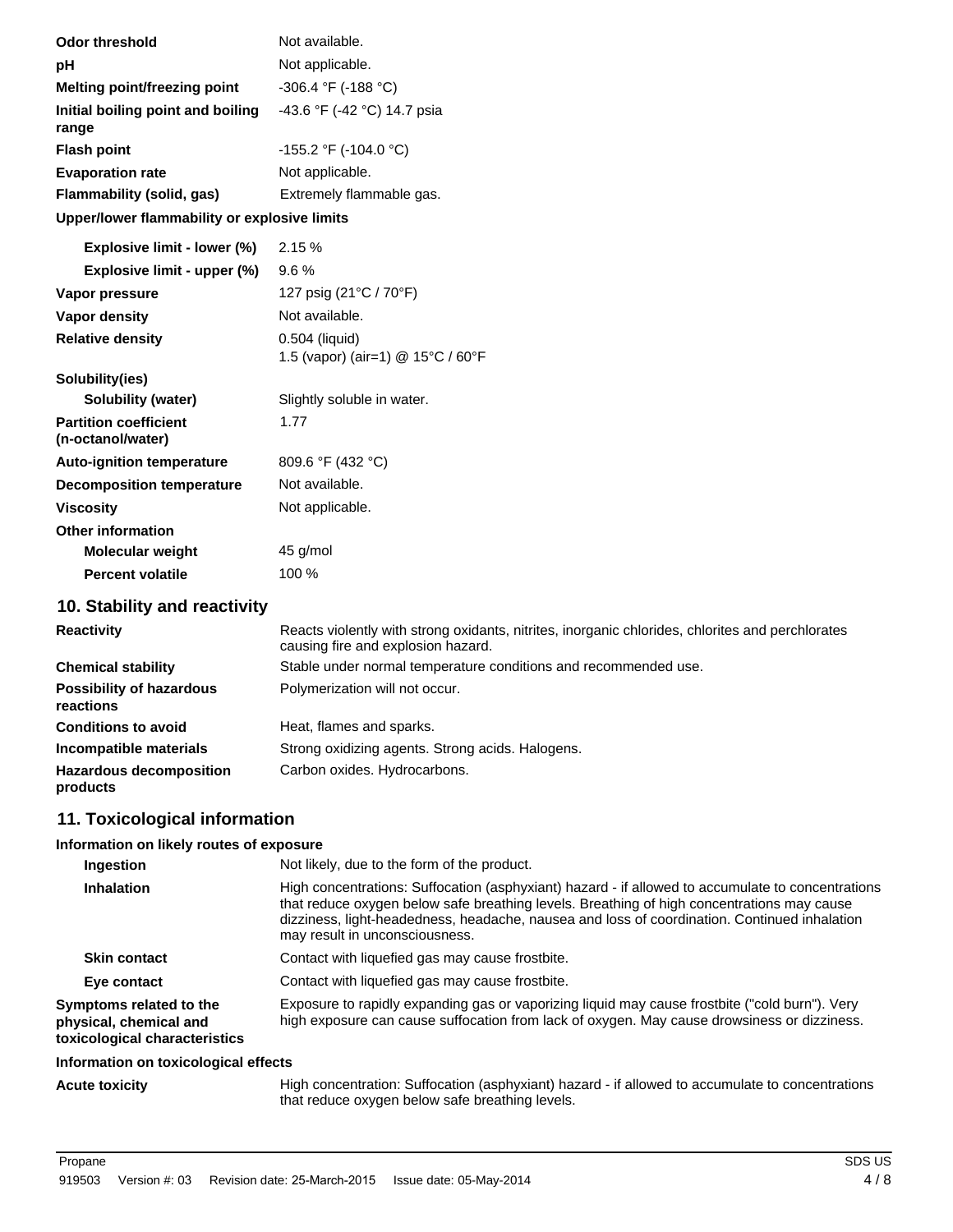| <b>Components</b>                                      | <b>Species</b>                                                         |              | <b>Test Results</b>                                                                  |
|--------------------------------------------------------|------------------------------------------------------------------------|--------------|--------------------------------------------------------------------------------------|
| Butane (CAS 106-97-8)                                  |                                                                        |              |                                                                                      |
| <b>Acute</b>                                           |                                                                        |              |                                                                                      |
| Inhalation                                             |                                                                        |              |                                                                                      |
| LC50                                                   | Mouse                                                                  |              | 680 mg/l, 2 Hours                                                                    |
|                                                        | Rat                                                                    |              | 658 mg/l, 4 Hours                                                                    |
| Propane (CAS 74-98-6)                                  |                                                                        |              |                                                                                      |
| <b>Acute</b>                                           |                                                                        |              |                                                                                      |
| Inhalation                                             |                                                                        |              |                                                                                      |
| LC50                                                   | Rat                                                                    |              | > 1442 mg/l, 15 Minutes                                                              |
| Propylene (CAS 115-07-1)                               |                                                                        |              |                                                                                      |
| <b>Acute</b>                                           |                                                                        |              |                                                                                      |
| Inhalation                                             |                                                                        |              |                                                                                      |
| LC50                                                   | Mouse                                                                  |              | 680 mg/l, 2 Hours                                                                    |
|                                                        | Rat                                                                    |              | 658 mg/l, 4 Hours                                                                    |
| <b>Additives</b>                                       | <b>Species</b>                                                         |              | <b>Test Results</b>                                                                  |
| Ethyl Mercaptan (CAS 75-08-1)                          |                                                                        |              |                                                                                      |
| <b>Acute</b>                                           |                                                                        |              |                                                                                      |
| Dermal                                                 |                                                                        |              |                                                                                      |
| LD50                                                   | Rat                                                                    |              | > 2000 mg/kg                                                                         |
| Inhalation                                             |                                                                        |              |                                                                                      |
| LC50                                                   | Mouse                                                                  |              | 4420 mg/l, 4 Hours                                                                   |
| Oral                                                   |                                                                        |              |                                                                                      |
| LD50                                                   | Rat                                                                    |              | 682 mg/kg                                                                            |
| <b>Skin corrosion/irritation</b>                       |                                                                        |              | Contact with liquefied gas might cause frostbites, in some cases with tissue damage. |
| Serious eye damage/eye<br>irritation                   | Direct contact with liquefied gas may cause eye damage from frostbite. |              |                                                                                      |
| Respiratory or skin sensitization                      |                                                                        |              |                                                                                      |
| <b>Respiratory sensitization</b>                       | Not classified.                                                        |              |                                                                                      |
| <b>Skin sensitization</b>                              | Not classified.                                                        |              |                                                                                      |
| Germ cell mutagenicity                                 | Not classified.                                                        |              |                                                                                      |
| Carcinogenicity                                        | Not classified.                                                        |              |                                                                                      |
| IARC Monographs. Overall Evaluation of Carcinogenicity |                                                                        |              |                                                                                      |
| Propylene (CAS 115-07-1)                               |                                                                        |              | 3 Not classifiable as to carcinogenicity to humans.                                  |
| <b>Reproductive toxicity</b>                           | Not classified.                                                        |              |                                                                                      |
| Specific target organ toxicity -                       | Not classified.                                                        |              |                                                                                      |
| single exposure                                        |                                                                        |              |                                                                                      |
| Specific target organ toxicity -                       | Not classified.                                                        |              |                                                                                      |
| repeated exposure                                      |                                                                        |              |                                                                                      |
| <b>Aspiration hazard</b>                               | Not classified.                                                        |              |                                                                                      |
| 12. Ecological information                             |                                                                        |              |                                                                                      |
| <b>Ecotoxicity</b>                                     | Not expected to be harmful to aquatic organisms.                       |              |                                                                                      |
| Persistence and degradability                          | The product is readily biodegradable.                                  |              |                                                                                      |
| <b>Bioaccumulative potential</b>                       | The product is not expected to bioaccumulate.                          |              |                                                                                      |
| Partition coefficient n-octanol / water (log Kow)      |                                                                        |              |                                                                                      |
| Propane (CAS Mixture)<br>Butane (CAS 106-97-8)         |                                                                        | 1.77<br>2.89 |                                                                                      |
| Propane (CAS 74-98-6)                                  |                                                                        | 2.36         |                                                                                      |
| Propylene (CAS 115-07-1)                               |                                                                        | 1.77         |                                                                                      |
| <b>Mobility in soil</b>                                | May evaporate quickly.                                                 |              |                                                                                      |
| <b>Mobility in general</b>                             | May evaporate quickly.                                                 |              |                                                                                      |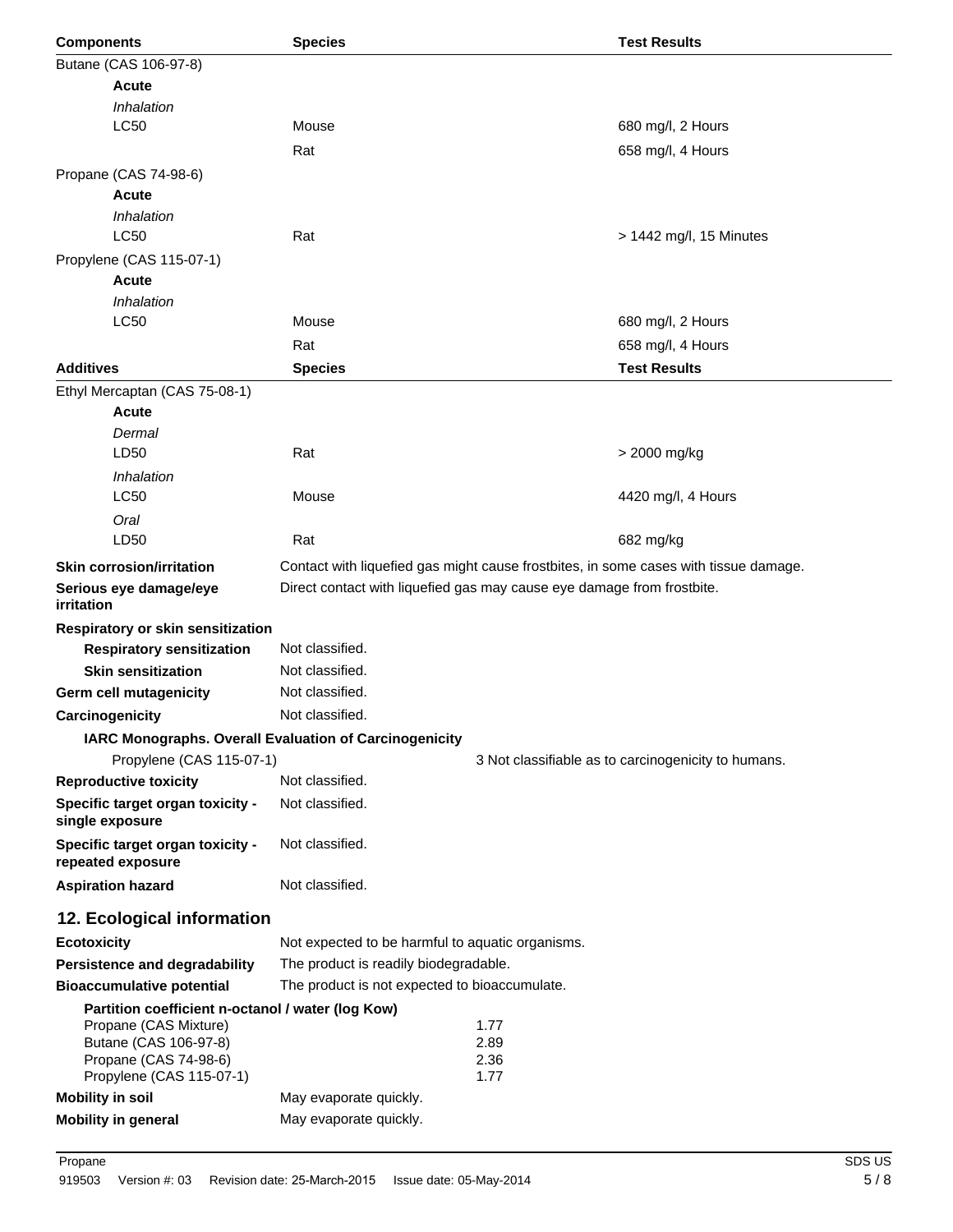**Other adverse effects** None known.

## **13. Disposal considerations**

| <b>Disposal instructions</b>             | Use the container until empty. Do not dispose of any non-empty container. Empty containers have<br>residual vapor that is flammable and explosive. Cylinders should be emptied and returned to a<br>hazardous waste collection point. Do not puncture or incinerate even when empty. Dispose in<br>accordance with all applicable regulations. |
|------------------------------------------|------------------------------------------------------------------------------------------------------------------------------------------------------------------------------------------------------------------------------------------------------------------------------------------------------------------------------------------------|
| Hazardous waste code                     | D001: Waste Flammable material with a flash point <140 °F                                                                                                                                                                                                                                                                                      |
| Waste from residues / unused<br>products | Dispose in accordance with all applicable regulations.                                                                                                                                                                                                                                                                                         |
| Contaminated packaging                   | Since emptied containers may retain product residue, follow label warnings even after container is<br>emptied.                                                                                                                                                                                                                                 |

# **14. Transport information**

| <b>DOT</b>                                         |                                                                                                      |
|----------------------------------------------------|------------------------------------------------------------------------------------------------------|
| UN number                                          | <b>UN1075</b>                                                                                        |
| UN proper shipping name Petroleum Gases, liquefied |                                                                                                      |
| <b>Transport hazard class(es)</b>                  |                                                                                                      |
| <b>Class</b>                                       | 2.1                                                                                                  |
| <b>Subsidiary risk</b>                             |                                                                                                      |
| Packing group                                      | Not applicable.                                                                                      |
| <b>Environmental hazards</b>                       |                                                                                                      |
| <b>Marine pollutant</b>                            | No                                                                                                   |
|                                                    | Special precautions for user Read safety instructions, SDS and emergency procedures before handling. |
| <b>Special provisions</b>                          | 19, T50                                                                                              |
| <b>Packaging exceptions</b>                        | 306                                                                                                  |
| Packaging non bulk                                 | 304                                                                                                  |
| Packaging bulk                                     | 314, 315                                                                                             |
| <b>IATA</b>                                        |                                                                                                      |
| UN number                                          | <b>UN1075</b>                                                                                        |
| UN proper shipping name                            | Petroleum Gases, liquefied                                                                           |
| <b>Transport hazard class(es)</b>                  |                                                                                                      |
| <b>Class</b>                                       | 2.1                                                                                                  |
| <b>Subsidiary risk</b>                             |                                                                                                      |
| Label(s)                                           | 2.1                                                                                                  |
| Packing group                                      | Not applicable.                                                                                      |
| <b>Environmental hazards</b>                       | No.                                                                                                  |
| <b>ERG Code</b>                                    | 10 <sub>L</sub>                                                                                      |
|                                                    | Special precautions for user Read safety instructions, SDS and emergency procedures before handling. |
| <b>IMDG</b>                                        |                                                                                                      |
| <b>UN number</b>                                   | UN1075                                                                                               |
| UN proper shipping name                            | Petroleum Gases, liquefied                                                                           |
| <b>Transport hazard class(es)</b>                  |                                                                                                      |
| <b>Class</b>                                       | 2.1                                                                                                  |
| <b>Subsidiary risk</b>                             |                                                                                                      |
| Label(s)                                           | 2.1                                                                                                  |
| Packing group                                      | Not applicable.                                                                                      |
| <b>Environmental hazards</b>                       |                                                                                                      |
| <b>Marine pollutant</b>                            | No.                                                                                                  |
| <b>EmS</b>                                         | $F-D$ , $S-U$                                                                                        |
|                                                    | Special precautions for user Read safety instructions, SDS and emergency procedures before handling. |
| Transport in bulk according to                     | This product is a compressed or liquefied gas and when transported in bulk is covered under IGC      |
| Annex II of MARPOL 73/78 and                       | code.                                                                                                |
| the IBC Code                                       |                                                                                                      |

# **15. Regulatory information**

| US federal regulations | This product is a "Hazardous Chemical" as defined by the OSHA Hazard Communication |
|------------------------|------------------------------------------------------------------------------------|
|                        | Standard, 29 CFR 1910.1200.                                                        |
|                        | All components are on the U.S. EPA TSCA Inventory List.                            |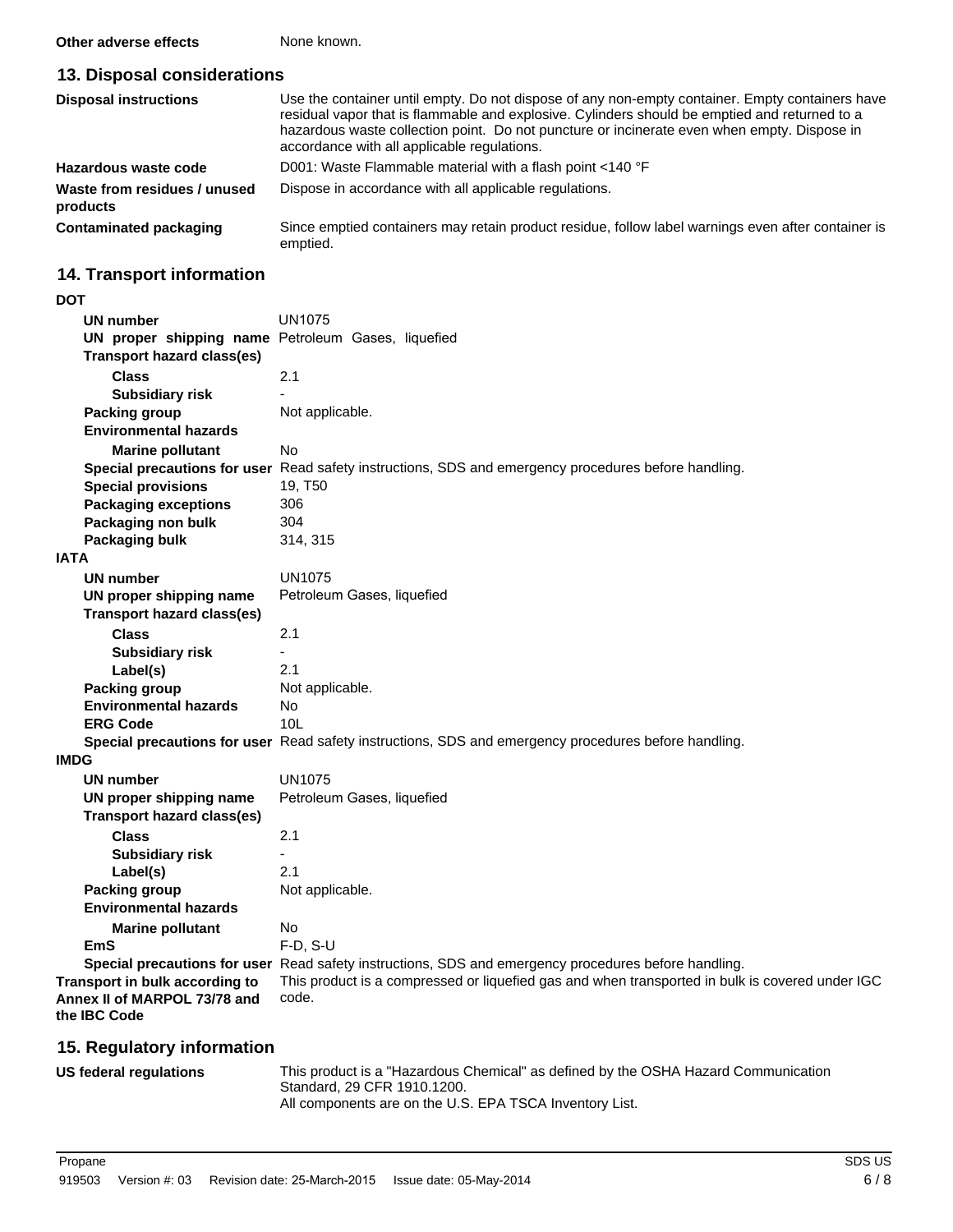|                             |                                                                                                                                                                                                      | TSCA Section 12(b) Export Notification (40 CFR 707, Subpt. D)                                                        |                                      |          |
|-----------------------------|------------------------------------------------------------------------------------------------------------------------------------------------------------------------------------------------------|----------------------------------------------------------------------------------------------------------------------|--------------------------------------|----------|
|                             | Not regulated.                                                                                                                                                                                       | US. OSHA Specifically Regulated Substances (29 CFR 1910.1001-1050)                                                   |                                      |          |
|                             | Not listed.                                                                                                                                                                                          | <b>CERCLA Hazardous Substance List (40 CFR 302.4)</b>                                                                |                                      |          |
|                             | Butane (CAS 106-97-8)<br>Ethyl Mercaptan (CAS 75-08-1)<br>Propane (CAS 74-98-6)<br>Propylene (CAS 115-07-1)                                                                                          |                                                                                                                      | LISTED<br>LISTED<br>LISTED<br>LISTED |          |
|                             |                                                                                                                                                                                                      | Superfund Amendments and Reauthorization Act of 1986 (SARA)                                                          |                                      |          |
|                             | <b>Hazard categories</b>                                                                                                                                                                             | Immediate Hazard - No<br>Delayed Hazard - No<br>Fire Hazard - Yes<br>Pressure Hazard - Yes<br>Reactivity Hazard - No |                                      |          |
|                             | <b>SARA 302 Extremely hazardous substance</b><br>Not listed.                                                                                                                                         |                                                                                                                      |                                      |          |
| chemical                    | SARA 311/312 Hazardous                                                                                                                                                                               | Yes                                                                                                                  |                                      |          |
|                             | SARA 313 (TRI reporting)<br><b>Chemical name</b>                                                                                                                                                     |                                                                                                                      | <b>CAS number</b>                    | % by wt. |
|                             | Propylene                                                                                                                                                                                            |                                                                                                                      | 115-07-1                             | 0-5      |
| Other federal regulations   |                                                                                                                                                                                                      |                                                                                                                      |                                      |          |
|                             |                                                                                                                                                                                                      | Clean Air Act (CAA) Section 112 Hazardous Air Pollutants (HAPs) List                                                 |                                      |          |
|                             | Not regulated.                                                                                                                                                                                       | Clean Air Act (CAA) Section 112(r) Accidental Release Prevention (40 CFR 68.130)                                     |                                      |          |
|                             | Butane (CAS 106-97-8)<br>Ethyl Mercaptan (CAS 75-08-1)<br>Propane (CAS 74-98-6)<br>Propylene (CAS 115-07-1)                                                                                          |                                                                                                                      |                                      |          |
| 68.130)                     | <b>Clean Water Act (CWA)</b><br><b>Section 112(r) (40 CFR</b>                                                                                                                                        | Hazardous substance                                                                                                  |                                      |          |
| (SDWA)                      | <b>Safe Drinking Water Act</b>                                                                                                                                                                       | Not regulated.                                                                                                       |                                      |          |
| <b>US state regulations</b> |                                                                                                                                                                                                      |                                                                                                                      |                                      |          |
|                             | US. Massachusetts RTK - Substance List                                                                                                                                                               |                                                                                                                      |                                      |          |
|                             | Butane (CAS 106-97-8)<br>Ethyl Mercaptan (CAS 75-08-1)<br>Propane (CAS 74-98-6)<br>Propylene (CAS 115-07-1)                                                                                          | US. New Jersey Worker and Community Right-to-Know Act                                                                |                                      |          |
|                             | Butane (CAS 106-97-8)<br>Ethyl Mercaptan (CAS 75-08-1)<br>Propane (CAS 74-98-6)<br>Propylene (CAS 115-07-1)                                                                                          | US. Pennsylvania Worker and Community Right-to-Know Law                                                              |                                      |          |
|                             | Butane (CAS 106-97-8)<br>Ethyl Mercaptan (CAS 75-08-1)<br>Propane (CAS 74-98-6)<br>Propylene (CAS 115-07-1)<br><b>US. Rhode Island RTK</b><br>Butane (CAS 106-97-8)<br>Ethyl Mercaptan (CAS 75-08-1) |                                                                                                                      |                                      |          |
|                             | Propane (CAS 74-98-6)<br>Propylene (CAS 115-07-1)                                                                                                                                                    |                                                                                                                      |                                      |          |
|                             | <b>US. California Proposition 65</b>                                                                                                                                                                 |                                                                                                                      |                                      |          |